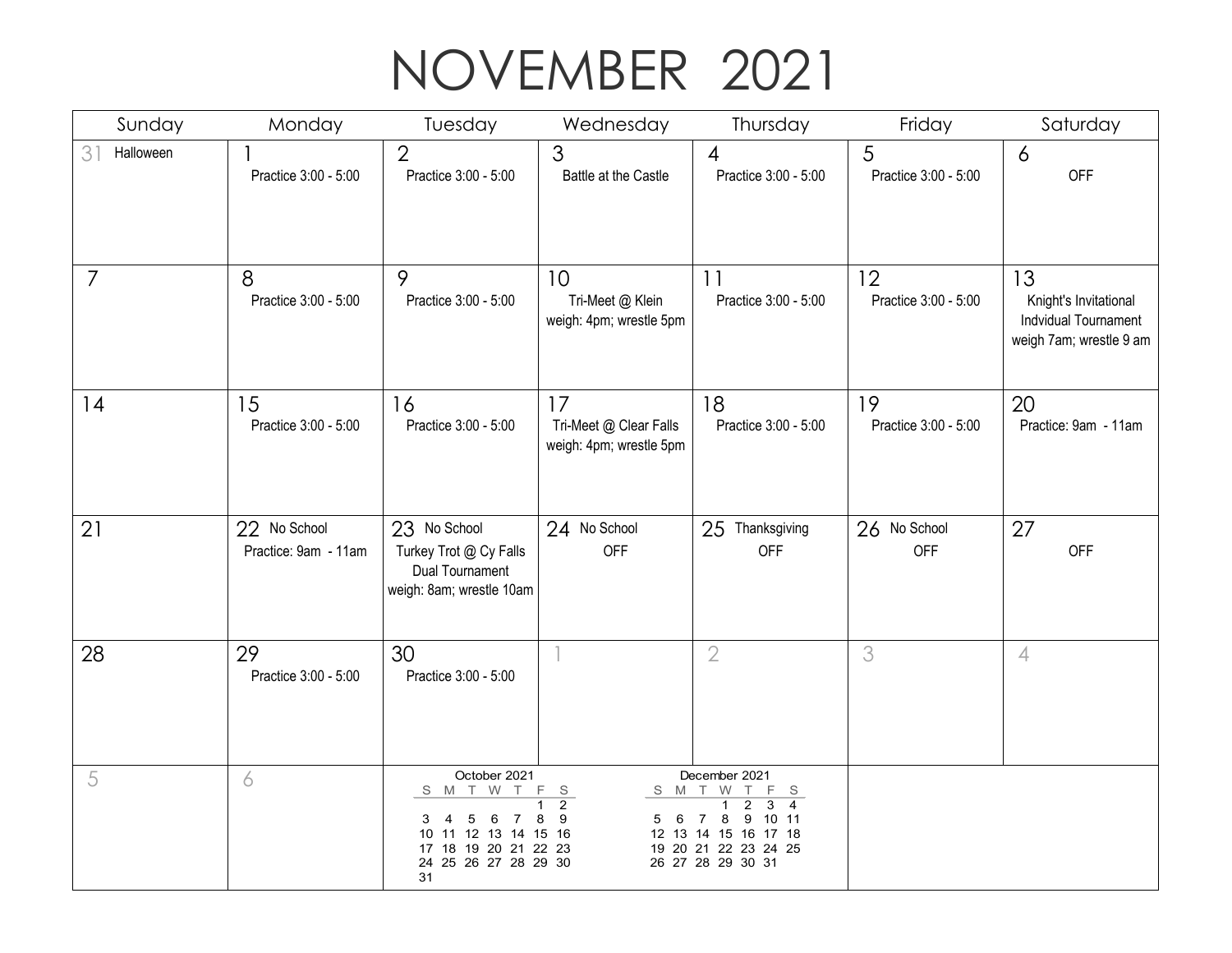## DECEMBER 2021

| Sunday         | Monday                     | Tuesday                                                                                                                                                                          | Wednesday                                             | Thursday                                                                                                                     | Friday                                                                 | Saturday                                                                              |
|----------------|----------------------------|----------------------------------------------------------------------------------------------------------------------------------------------------------------------------------|-------------------------------------------------------|------------------------------------------------------------------------------------------------------------------------------|------------------------------------------------------------------------|---------------------------------------------------------------------------------------|
| 28             | 29                         | 30                                                                                                                                                                               | Dual: Cy Ranch (A)<br>weigh: 4pm; wrestle 5pm         | $\overline{2}$<br>Practice 3:00 - 5:00                                                                                       | $\mathfrak{S}$<br>Tri-Meet - Lamar Cons (A)<br>weigh: 4pm; wrestle 5pm | $\overline{4}$<br>Open Mat<br>9am - 10:30am                                           |
| 5              | 6<br>Practice 3:00 - 5:00  | $\overline{7}$<br>Practice 3:00 - 5:00                                                                                                                                           | 8<br>Dual: Clear Brook (H)<br>weigh: 4pm; wrestle 5pm | 9<br>Practice 3:00 - 5:00                                                                                                    | 10<br>Practice 3:00 - 5:00                                             | 11<br><b>Houston Dual Tournament</b><br>Katy Jordan HS (A)<br>weigh 7am; wrestle 9 am |
| 12             | 13<br>Practice 3:00 - 5:00 | 14<br>Practice 3:00 - 5:00                                                                                                                                                       | 15<br>Tri-Meet @ Milby<br>weigh: 4pm; wrestle 5pm     | 16<br>Practice 3:00 - 5:00                                                                                                   | 17<br>Practice 3:00 - 5:00                                             | 18<br>Old School Invitational<br>Morton Ranch HS<br>weigh 8am; wrestle 9 am           |
| 19             | 20<br><b>OFF</b>           | 21<br>OFF                                                                                                                                                                        | 22<br><b>OFF</b>                                      | 23<br><b>OFF</b>                                                                                                             | 24<br>OFF                                                              | 25 Christmas Day<br><b>OFF</b>                                                        |
| 26             | 27<br>Practice 7am - 9 am  | 28<br>Practice 7am - 9 am                                                                                                                                                        | 29<br>Practice 7am - 9 am                             | 30<br>Practice 7am - 9 am                                                                                                    | 31<br>New Year's Eve<br>Practice 7am - 9 am                            |                                                                                       |
| $\overline{2}$ | 3                          | November 2021<br>S M T W T<br>$\overline{\overline{3}}$<br>2<br>$\overline{4}$<br>1<br>9 10 11 12 13<br>8<br>7<br>15<br>16 17 18 19 20<br>14<br>21 22 23 24 25 26 27<br>28 29 30 | F S<br>5<br>6<br>2<br>3<br>30 31                      | January 2022<br>F<br>S M T W T<br>S<br>1<br>8<br>5<br>6<br>10 11 12 13 14 15<br>16 17 18 19 20 21 22<br>23 24 25 26 27 28 29 |                                                                        |                                                                                       |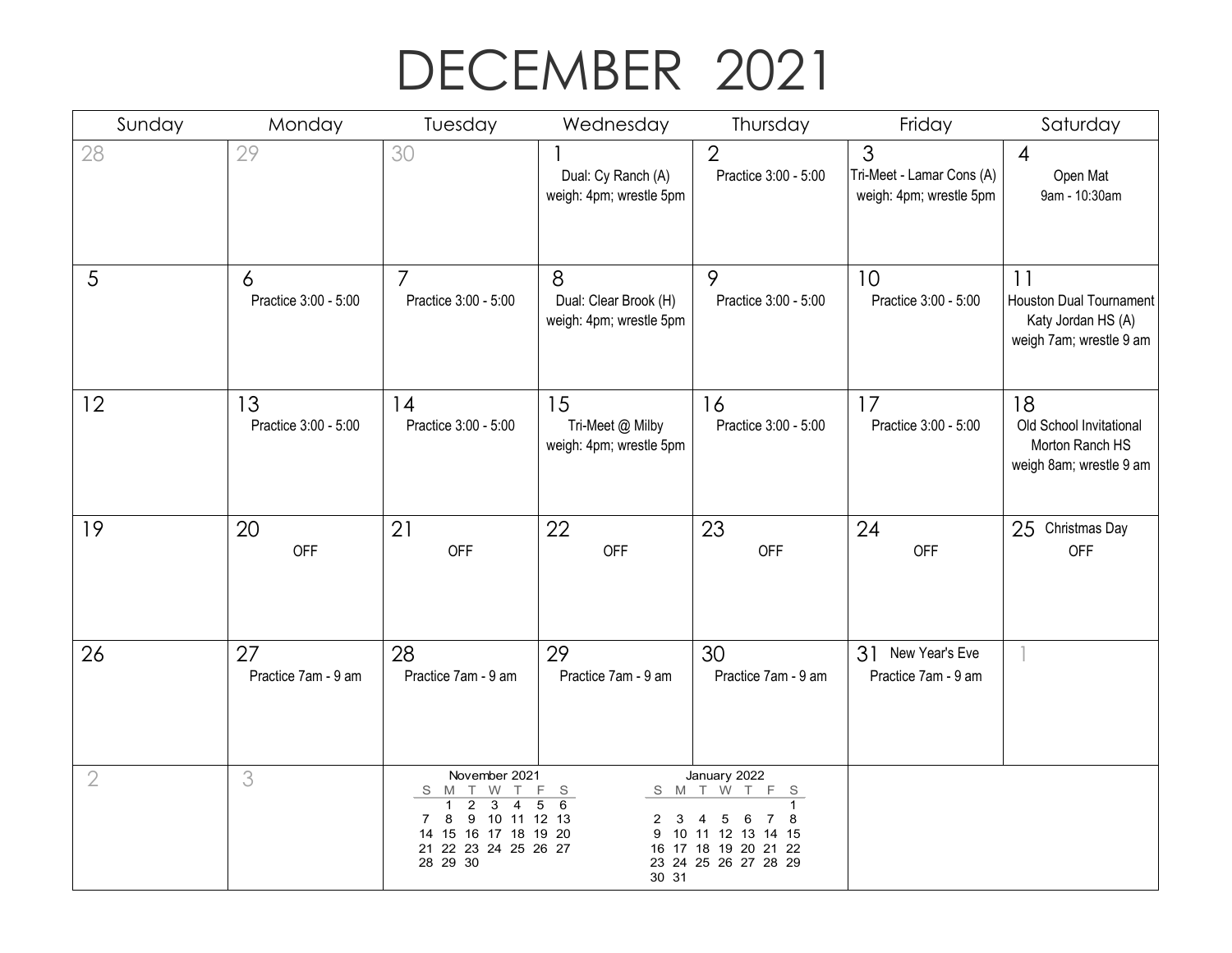## JANUARY 2022

| Sunday         | Monday                                              | Tuesday                                                                                                                            | Wednesday                                                               | Thursday                                                                                                                  | Friday                                                                                              | Saturday                                                                               |
|----------------|-----------------------------------------------------|------------------------------------------------------------------------------------------------------------------------------------|-------------------------------------------------------------------------|---------------------------------------------------------------------------------------------------------------------------|-----------------------------------------------------------------------------------------------------|----------------------------------------------------------------------------------------|
| 26             | 27                                                  | 28                                                                                                                                 | 29                                                                      | 30                                                                                                                        | 31                                                                                                  | New Year's Day<br><b>OFF</b>                                                           |
| $\overline{2}$ | 3<br><b>Student Holiday</b><br>Practice 3:00 - 5:00 | 4 Student Holiday<br>Practice 3:00 - 5:00                                                                                          | 5<br>Practice 3:00 - 5:00                                               | 6<br>Practice 3:00 - 5:00                                                                                                 | $\overline{7}$<br><b>CFISD Invitational</b><br>Berry Center, Cypress, TX<br>weigh 7am; wrestle 9 am | 8<br><b>CFISD Invitational</b><br>Berry Center, Cypress, TX<br>weigh 7am; wrestle 9 am |
| 9              | 10<br>Practice 3:00 - 5:00                          | 11<br>Practice 3:00 - 5:00                                                                                                         | 12<br>Tri-Meet @ Atascocita<br>weigh: 4pm; wrestle 5pm                  | 13<br>Practice 3:00 - 5:00                                                                                                | 14<br>Practice 3:00 - 5:00                                                                          | 15<br>Spartan HOF - Seven Lakes<br>Individual Tournament<br>weigh 7am; wrestle 9 am    |
| 16             | No School - MLK Day<br>17<br>Practice 3:00 - 5:00   | 18<br>Practice 3:00 - 5:00                                                                                                         | 19<br>Dual @ Katy Thompkins<br>weigh: 4pm; wrestle 5pm                  | 20<br>Practice 3:00 - 5:00                                                                                                | 21<br>Practice 3:00 - 5:00                                                                          | 22<br>Lone Star Arm Bar (H)<br><b>Individual Tournament</b><br>weigh 7am; wrestle 9 am |
| 23             | 24<br>Practice 3p - 4:30p                           | 25<br>Practice 3p - 4:30p                                                                                                          | 26<br>Kingwood Park<br>***Senior Night***<br>weigh: 4pm; wrestle 5:30pm | 27<br>Practice 3p - 4p                                                                                                    | 28<br>Practice 3p - 4p                                                                              | 29<br>Cy Ridge Invitational<br>weigh 7am; wrestle 9 am                                 |
| 30             | 31<br>Practice 3p - 3:45p                           | December 2021<br>T W<br>S M<br>2<br>8<br>9<br>-6<br>5<br>7<br>14 15 16 17 18<br>12 13<br>19 20 21 22 23 24 25<br>26 27 28 29 30 31 | F<br>S<br>$\overline{4}$<br>3<br>10 11<br>$\overline{7}$<br>6<br>27 28  | February 2022<br>S M T W<br>F<br>S<br>2<br>5<br>3<br>4<br>8<br>9 10 11 12<br>13 14 15 16 17 18 19<br>20 21 22 23 24 25 26 |                                                                                                     |                                                                                        |